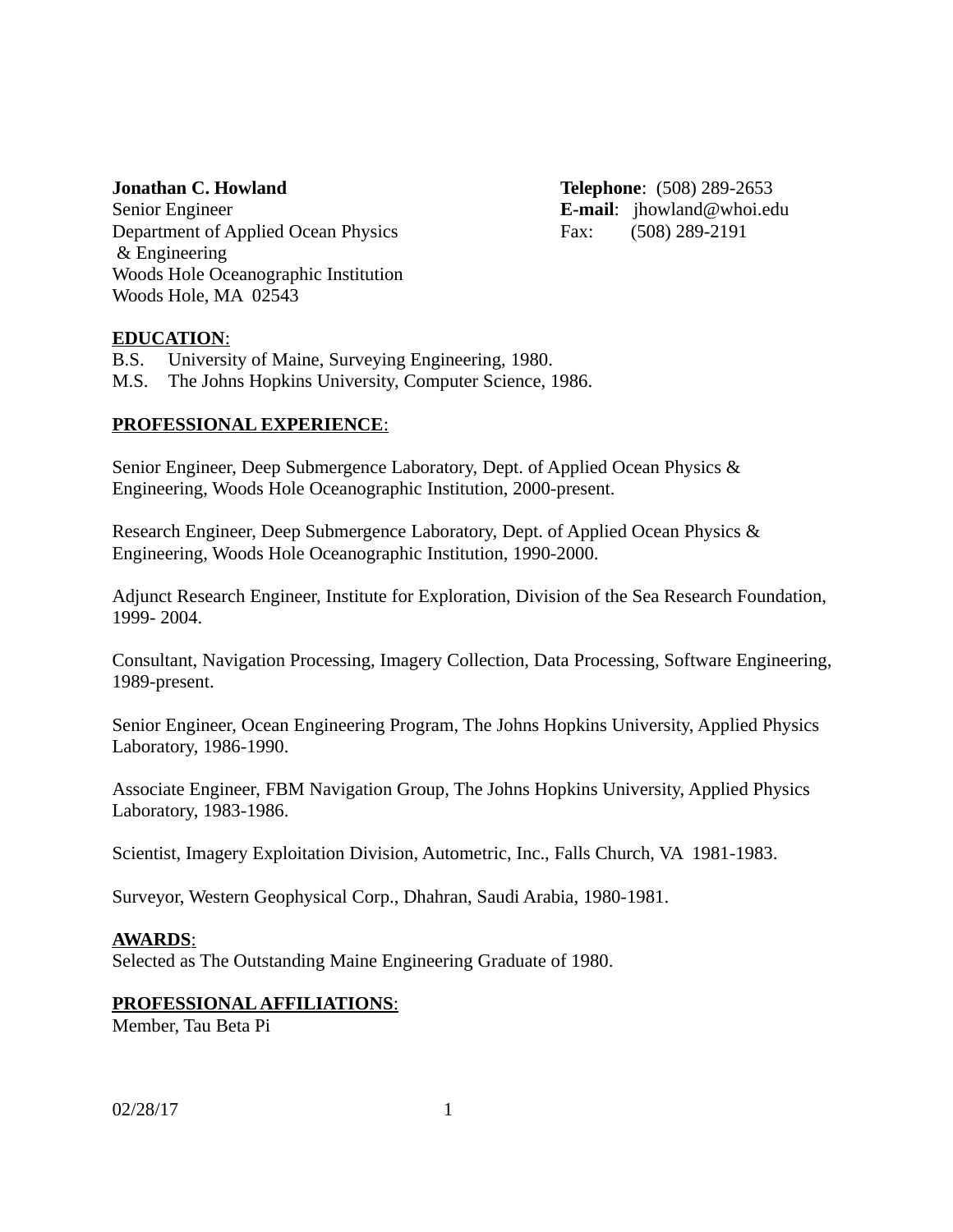#### **RESEARCH INTERESTS:**

Exploitation of remotely sensed imagery and navigation data, Geomatics, Underwater Vehicle control and operation, software

## **PROFESSIONAL ACTIVITIES:**

WHOI:

Founding Member, Technical Staff Committee Thesis Committee for Nicholas Macfarlane Retirement Task Force Access to the Sea Committee Search Committee, Director of Marine Operations Data Committee Staff Committee

Outside WHOI:

Invited participant/Team leader, Comparative Assessment of Visual Survey Tools, a NOAA Workshop, June 2015

#### **SUPERVISION AT WHOI:**

Supervised Steve Gegg 1991-1994, 1997-2009 Supervised summer student, 2011, 2014

#### **CRUISE PARTICIPATION:**

- 1983 USS Florida, SSBN 728 Demonstration and Shakedown Operations
- 1984 USS John C. Calhoun, SSBN 653 Demonstration and Shakedown Operations
- 1985 USS Mariano Vallejo, SSBN 658 Demonstration and Shakedown Operations
- 1986 USS Georgia, SSBN 729 Demonstration and Shakedown Operations
- 1989 Tests of Towed Survey Vehicle, San Diego and Carr Inlet
- 1990 Jason Project with the Jason ROV, Survey of the Hamilton and Scourge, Lake Ontario
- 1990 Survey with Jason ROV and DSL-120 side scan, DSVSS Laney Chouest,Hood Canal
- 1991 Crest Expedition, Survey of the Juan de Fuca Ridge with the Jason ROV and the DSL120 side-scan, DSVSS Laney Chouest
- 1992 ARSRP Reconnaissance Program, Survey of the Kane Fracture Zone R/V Maurice Ewing, Hawaii HMR-1 Side Scan Sonar
- 1993 Jason Project with Jason ROV, DSVSS Laney Chouest, Sea of Cortez
- 1993 ARSRP High Resolution Survey (Mid Atlantic Ridge) with Jason ROV, DSL-120, R/V Knorr
- 1994 Survey with DSL-120 and Argo II of the TAG Mound, Mid Atlantic Ridge, R/V Knorr
- 1996 Jason Project with NR-1, Florida Marine Sanctuary, DSVSS Carolyn Chouest
- 1996 Lucky Strike Exploration (LUSTRE 96) with DSL-120, Argo II, Jason ROV, R/V Knorr
- 1996 Jason/Medea, ABE expedition to the Juan de Fuca Ridge, R/V T.G. Thompson
- 1997 Jason/Medea, Argo II, DSL-120 Survey of the MV Derbyshire Philippine Sea, R/V T.G. Thompson
- 1998 Jason/Medea, Jason Project IX, Sea of Cortez, R/V Atlantis
- 1998 Jason/Medea, Mid Ocean Ridge mapping, Juan de Fuca Ridge,R/V T.G. Thompson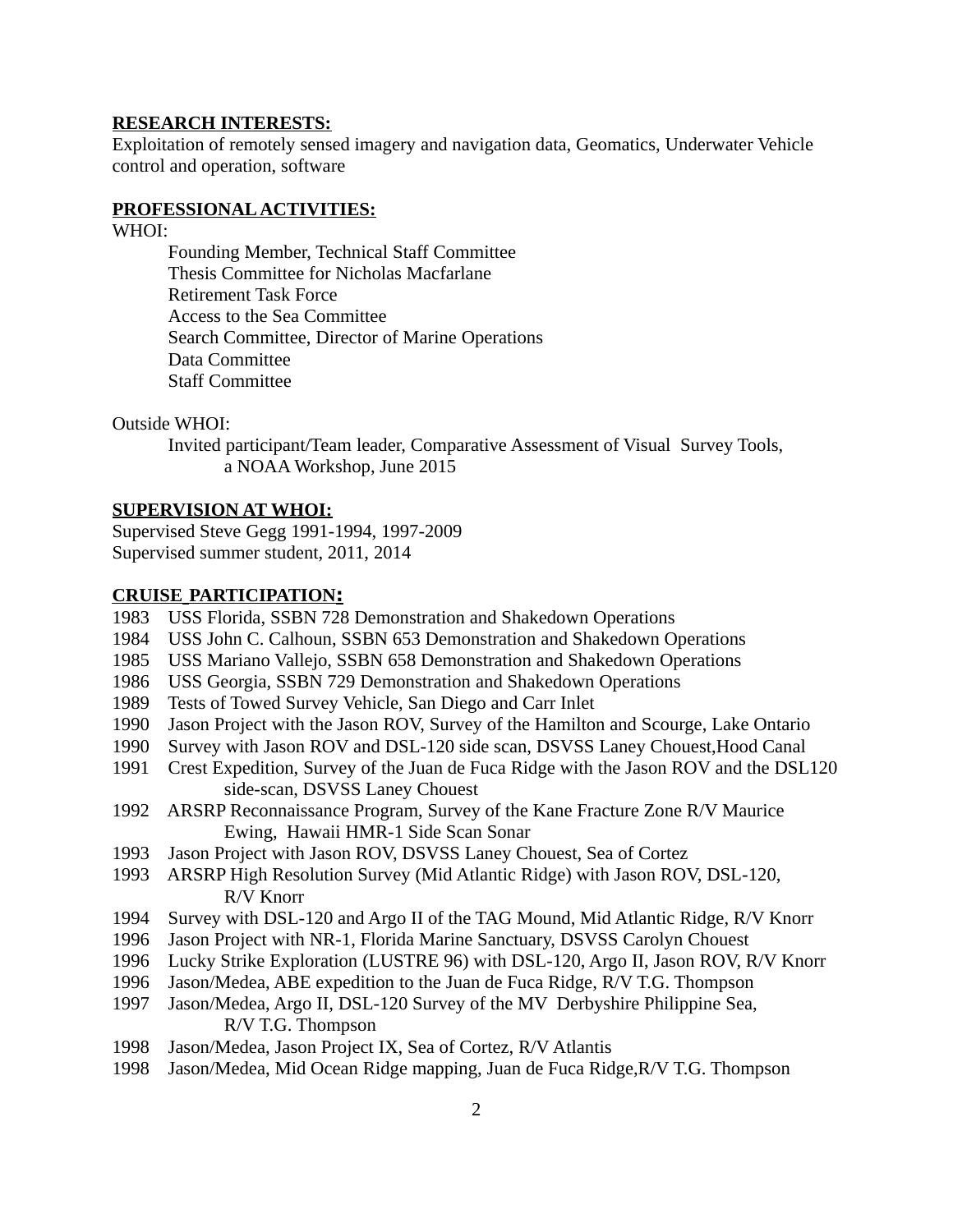- 1999 Jason/Medea. DSL-120, Survey of Phoenician shipwrecks, Mediterranean Sea, M/V Northern Horizon
- 1999 Jason/Medea, Mid Ocean Ridge mapping, Juan de Fuca Ridge, R/V T.G. Thompson
- 1999 NR-1 Survey of EgyptAir 990 wreckage, DSVSS Carolyn Chouest
- 2000 Jason/Medea, Mid Ocean Ridge mapping, Juan de Fuca Ridge, R/V T.G. Thompson
- 2000 Jason/Medea, Carbonate Studies, Eel River Margin, R/V T.G. Thompson
- 2001 Jason/Medea, Mid Ocean Ridge mapping, Juan de Fuca Ridge, R/V T.G. Thompson
- 2001 DSL120A Field Trials, Okinawa to Papua New Guinea, R/V Melville
- 2002 Jason 2/Medea, Sea Trials, R/V Atlantis
- 2002 SeaBed AUV operations on George's Bank, F/V Kathy Marie
- 2002 Jason 2/Medea, Mid Ocean Ridge mapping, Juan de Fuca Ridge, R/V Atlantis
- 2003 Habcam sea trials/test, R/V Oceanus
- 2003 Isis ROV Sea Trials, Bahamas, R/V Atlantis
- 2003 Marianas Fore Arc: DSL120A and Jason II, R/V Thomas Thompson
- 2003 Black Sea Archaeological Expedition: Hercules ROV, R/V Knorr
- 2004 Mountains of the Sea, Hercules ROV , R/V Ron Brown
- 2004 H2O Recovery: Hawaii to Alaska, Jason II, R/V Revelle
- 2005 Lost City, Hercules ROV, R/V Ron Brown
- 2005 Visions05, Juan de Fuca, Jason 2, R/V Thomas Thompson
- 2006 Black Sea Expedition, Hercules, ROV R/V Endeavour
- 2006 Habcam Operations, F/V Kathy Marie
- 2006 Kilo Moana/Jason feasibility cruise, R/V Kilo Moana
- 2007 AGAVE Test Cruise, Arctic Ocean, Towed Vehicle Camper, Icebreaker Oden
- 2007 Alvin Engineering Trials, San Diego, R/V Atlantis
- 2007 Jason/Medea, Juan de Hawaii, R/V Kilo Moana
- 2008 Alvin Engineering Trials, R/V Atlantis—Alvin dive
- 2008 Jason Engineering Trials, R/V Atlantis
- 2008 Mid-Atlantic Ridge, Jason, R/V Revelle
- 2009 Alvin cruise to the East Pacific Rise and Guaymas Basin, R/V Atlantis
- 2009 Jason 2, Rota Hydrothermal/volcanic site, R/V Thompson
- 2009 Habcam, F/V Kathy Marie, off New Bedford
- 2010 HROV Nereus cruise to Cayman Rise, R/V Cape Hatteras
- 2010 Jason 2, Juan de Fuca, R/V Thompson
- 2011 Hercules/Argus, E/V Nautilus, Black Sea
- 2012 ROV Jason, Cayman Rise, R/V Atlantis
- 2012 Habcam V4, Sea Trials and Northeast Scallop Survey R/V Hugh Sharpe
- 2012 Recovery of Turkish Fighter Pilot Remains, Eastern Mediterranean, Argus/Hercules, E/V Nautilus
- 2013 HROV Nereus cruise to Cayman Rise, R/V Falkor
- 2013 Shipwreck Survey, E/V Nautilus and ROV Hercules
- 2013 Trials of Alvin Observation and Assistance Vehicle, R/V Atlantis
- 2013 Alvin Sea Trials, R/V Atlantis
- 2014 Sentry FSM Cruise, R/V Ka`imikai-O-Kanaloa
- 2014 Alvin Science Verification Cruise, R/V Atlantis
- 2014 ROV Jason, Axial Hydrothermal Site, R/V Thompson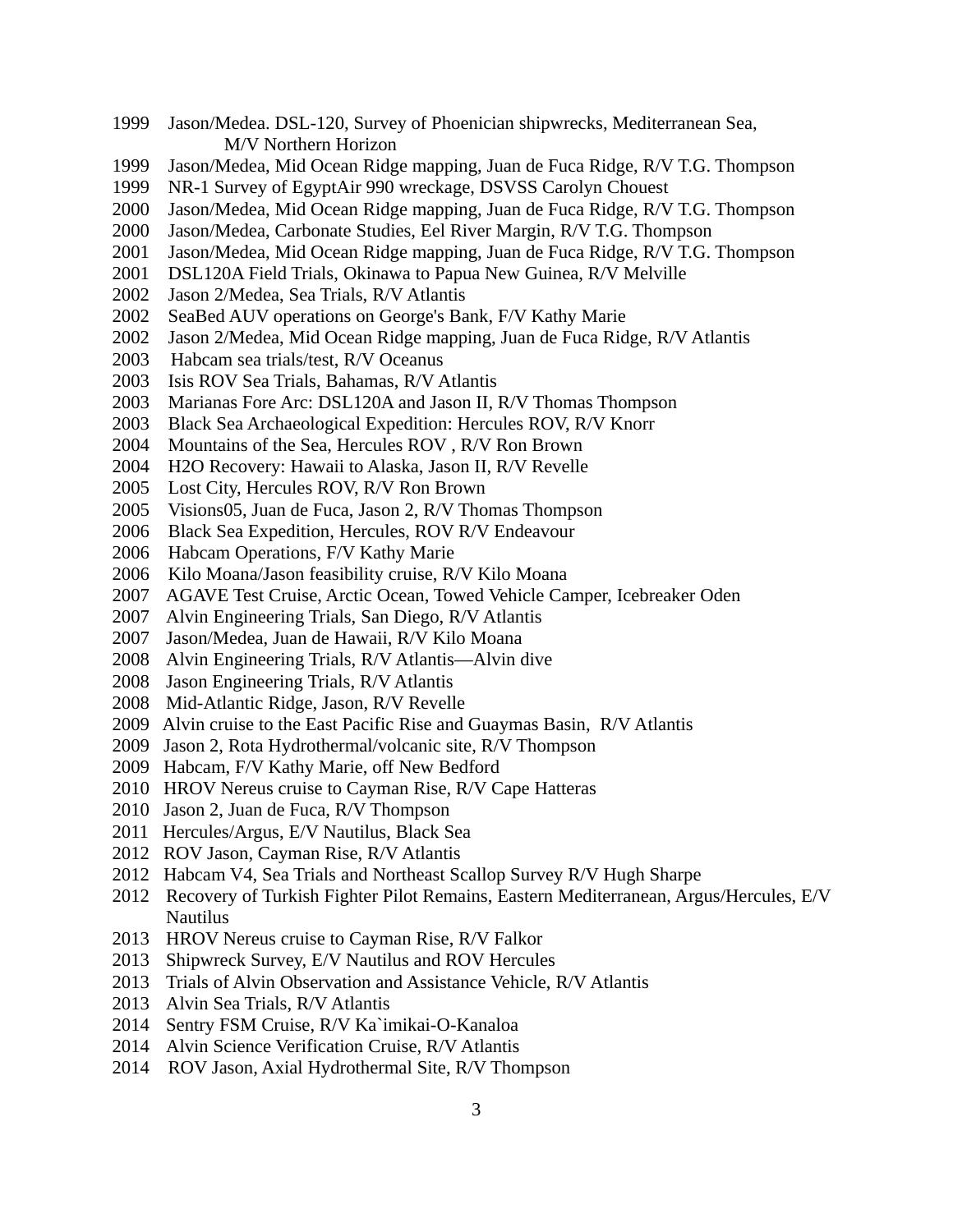- 2014 ROV Jason, Hawaii Survey of Chemical Munitions, R/V Kilo Moana
- 2015 ROV Jason, Survey of New Volcano, R/V Revelle
- 2015 ROV Jason engineering tests, R/V Thompson
- 2016 ROV Jason Rebuild Sea Trials, R/V Sikuliaq
- 2016 Alvin Observation Vehicle/El Faro Survey, R/V Atlantis
- 2016 Hercules/Argus Engineering Cruise, E/V Nautilus
- 2016 Science Verification Cruise, R/V Sally Ride, Jason

#### **PAPERS IN REFERREED JOURNALS AND BOOKS:**

**Howland, Jonathan C.** "Video Mosaic", in Delgado, James, *Encyclopaedia of Underwater and Maritime Archaeology*, British Museum Press, 1997, 1 page.

Louis L Whitcomb, **Jonathan Howland**, David Smallwood, Dana Yoerger, and Tim Thiel. A New Control System for the Next Generation of US and UK Deep Submergence Oceanographic ROVs. *Proceedings of the 1st IFAC Workshop on Guidance and Control of Underwater Vehicles*, GCUV '03, 9-11 April 2003, Newport, South Wales, UK

Singh, H., **Howland, J**., Pizarro, O, Large Area Photomosaicking Underwater" , *IEEE Journal of Oceanic Engineering*, pp. 872-886, vol 29, no 3, 2004.

V.L. Ferrini, D.J. Fornari, T.M. Shank, J.C. Kinsey, S.A. Soule, S.M. Carbotte, M.A. Tivey, L.L. Whitcomb, D.R. Yoerger, and **J. Howland.** Sub-meter bathymetric mapping of the East Pacific Rise crest at 9 ◦50'N linking volcanic and hydrothermal processes. Geochemistry*, Geophysics, Geosystems*, 8, Q01006, 2007.

Newman, J., T. Gregory, and **J. Howland**, Chapter 2, The Development of Towed Optical and Acoustical Vehicle Systems and Remotely Operated Vehicles in Support of Archaeological Oceanograph*y*, published in *Archaeological Oceanography*, Princeton University Press, 2008, 15 pages.

J.C Kinsey, Q. Yang , and **J.C. Howland**. Nonlinear Dynamic Model-Based State Estimators for Underwater Navigation of Remotely Operated Vehicles. *IEEE Transactions on Control Systems Technology*. 22(5), pp.1845-1854, 2014.

*Contribution: I worked with James in reconfiguring the Jason code and data collection systems,including prototype navigation systems, and in development and accomplishment of the Test Plan.*

Nicholas B. Macfarlane, **Jonathan C. Howland**, Frants H. Jensen, and Peter L. Tyack, A 3D Stereo Camera System for Precisely Positioning Animals in Space and Time, *Behavioral Ecology and Sociobiology*, February, 2015, 9 pages

*Contribution: I led the technical development of the system, trained my co-authors in software use and camera calibration, wrote all of the photogrammetric portions of the paper, performed the error analyses, and participated in the writing of the paper.*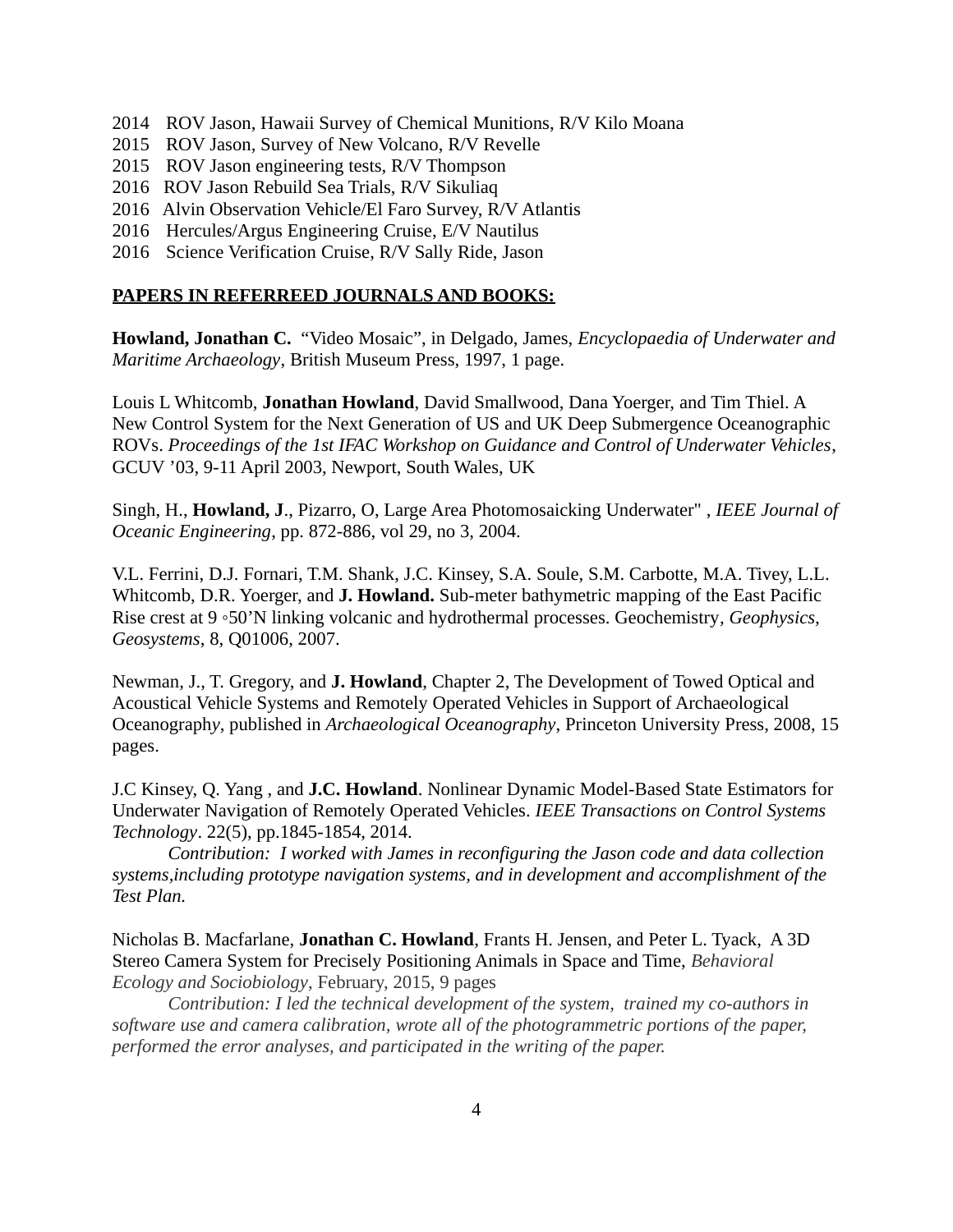## **OTHER PUBLICATIONS:**

**Howland, J.C.** and Jourdan, D.W., "The Effect of GPS Availability on Submarine Renavigation," in Proceedings of the Institute of Navigation 1991 Annual Technical Meeting, The Institute of Navigation, Washington, DC, June 1991, pp 217-219.

**Howland, J.C**., Marra, M., Potter, D.F. and Stewart, W.K., "Near-Real-Time GIS in Deep-Ocean Exploration," in Proceedings of the ASPRS/ACSM/RT 92 Convention, The American Society of Photogrammetry and Remote Sensing and the American Congress on Surveying and Mapping, Washington, DC, August 1992, pp. 428-435.

Tucholke, B.E., Kleinrock, M.C., Stewart, W.K., Lin, J., Goff, J., Jaroslow, G., Brooks, B., Lemmond, P., **Howland, J**., Marra, M., Reed, T., Edwards, M., Fricke, J.R. and Herzfeld, U., "Geological and Geophysical Survey of the Mid Atlantic Ridge Flank at 25<sup>°</sup> 25<sup>°</sup> 10<sup>°</sup> 10<sup>°</sup>. EOS Transactions of the American Geophysical Union, Vol. 73, 1992.

Bowen, A., Fornari, D., **Howland, J.** and Walden, B., "The Woods Hole Oceanographic Institution's Remotely-Operated and Towed Vehicle Facilities for Deep Ocean Research, Operated for UNOLS & the U.S. Deep Sea Science Community, Information and Technical Specifications," Version 1.0, July 22, 1993.

Sulanowska, M.M., Humphris, S.E., **Howland, J.C.** and Kleinrock, M.C., "Detailed Analysis of the Surface Morphology of the Active TAG Hydrothermal Mound by Mosaicking of Digital Images," EOS, Transactions of the American Geophysical Union, vol. 77, p. 768, 1996.

Kleinrock, M.C., Humphris, S.E., and the Deep-TAG Team (Shaw, P., Bowen, A., Crook, T., Davis, C., Elder, R., Gleason, D., Goff, J., Goldstein, L., Handley, W., **Howland, J.**, Hussenoeder, S., Koga, K., Lerner, S., Nakamura, K., Rashid, M., Reiser Wetzel, L., Sellers, W., Sulanowska, M., Van Dover, C. and Whitcomb, L.) 2. Detailed Structure and Morphology of the Tag Active Hydrothermal Mound and Its Geotectonic Environment, Proceedings of the Ocean Drilling Program, Initial Reports, Vol. 158, pp. 15-21, 1996.

Lerner, S., **Howland, J.**, Humphris, S. and Lange, W., "Interactive Inspection and Analysis of Multi-Sensor Data from the TAG Hydrothermal Vent Site," EOS, Transactions of the American Geophysical Union, vol. 77, p. 768, 1996.

Bachmayer, R., Humphris, S., Fornari, D.J., Van Dover, C.L., **Howland, J.C**., Bowen, A.D., Elder, R.L., Crook, T., Gleason, D.E., Sellers, W.J. and Lerner, S., "Oceanographic Research Using Remotely Operated Underwater Robotic Vehicles: Exploration of Hydrothermal Vent Sites on the Mid-Atlantic Ridge At 37 North 32 West," Marine Technology Society Journal, Vol. 32, No. 3, pp. 37-47, Fall 1998.

**Howland, J.C**., "Imagery Collection and Mosaicking, Derbyshire Survey 1997," Proceedings MTS/Ocean Community Conference '98, Baltimore, Maryland, Vol. 2, pp. 1104-1108, November 1998.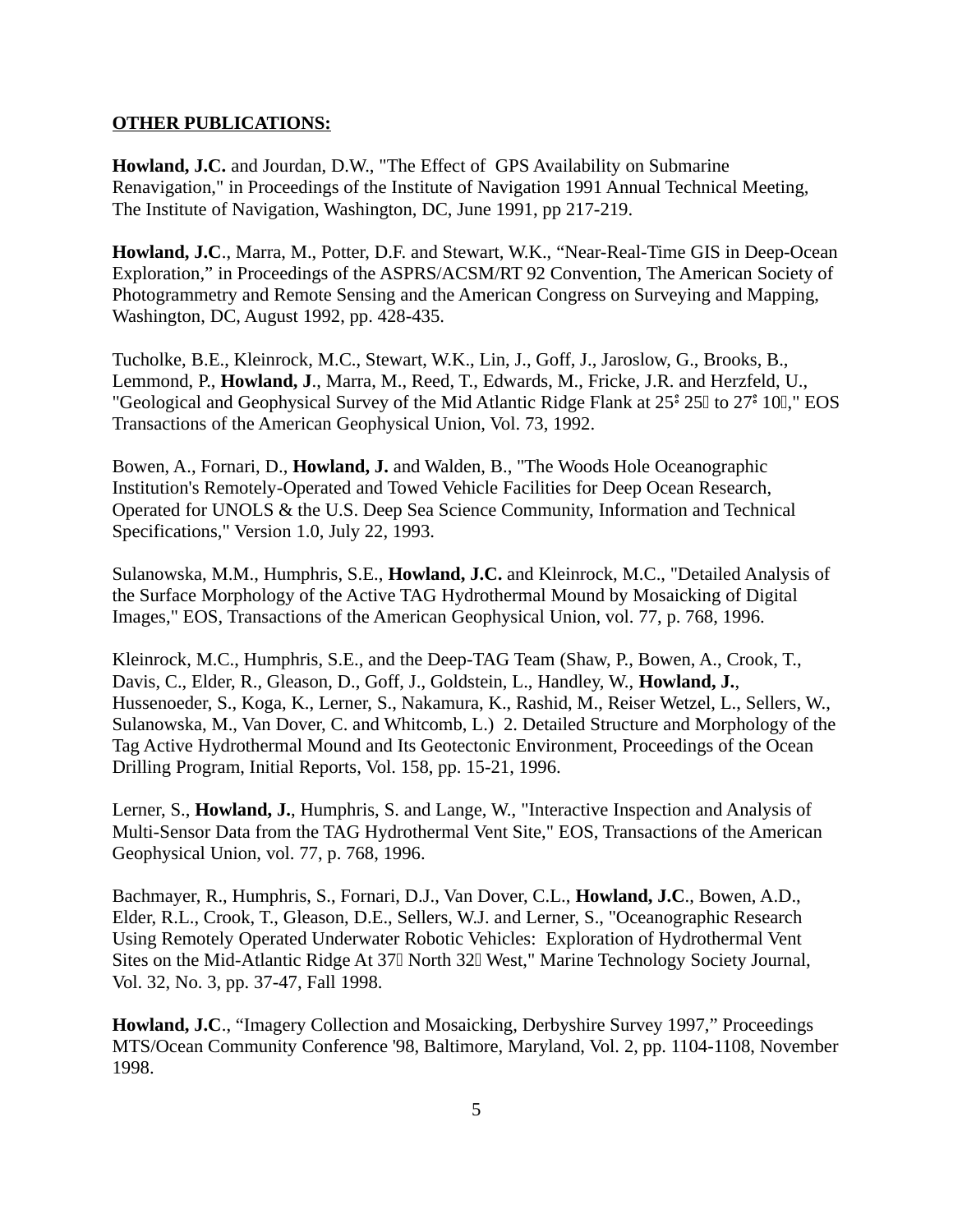Singh, H., **Howland, J.**, Yoerger, D. and Whitcomb, L., "Quantitative Photomosaicking of Underwater Imagery," Proceedings Oceans '98, IEEE/OES Conference, Nice, France, Vol. 1, pp. 263-266, September/October 1998.

**Howland, J.C.**, Singh, H., Marra, M. and Potter, D., "Digital Mosaicking of Underwater Imagery," Sea Technology, pp. 65-69, June 1999.

**Howland, J**., "Digital Data Logging and Processing Derbyshire Survey, 1997," Woods Hole Oceanographic Institution Technical Report, WHOI-99-08, July 1999.

Singh, H., Weyer, F., **Howland, J**., Duester, A., Yoerger, D., Bradley, A., "Quantitative Stereo Imaging from the Autonomous Benthic Explorer (ABE)," Proceedings of the Oceans '99 MTS/IEEE Conference, Vol. 1, pp. 52-57, Seattle, Washington, September 1999.

Whitcomb, L., Yoerger, D., Singh, H. and **Howland, J.**, "Advances in Underwater Robotic Vehicles for Deep Ocean Exploration: Navigation, Control, and Survey Operations," Proceedings of the Ninth International Symposium of Robotics Research (ISRR'99), Snowbird, Utah, October 1999.

**Howland, J.C**. and Lerner, S., "Electronic Still Camera Processing and Mosaicking," Woods Hole Oceanographic Institution Technical Report, WHOI-99-17, December 23, 1999.

**Howland, J.C.** and Singh, H., "Simulation of the Deep Sea Mosaicking Process," Proceedings Oceans '2000, Providence, Rhode Island, Vol. 2, pp.1353-1357, September 2000.

Singh, H., Pizarro, O., Duester, A. and **Howland, J.C.**, "Optical Imaging from the ABE AUV," Sea Technology, pp. 39-43, April 2000.

Eustice, R., Singh, H. and **Howland, J**., "Image Registration Underwater for Fluid Flow Measurements and Mosaicking," Proceedings of Oceans 2000, Providence, Rhode Island, Vol. 3, pp. 1529-1534, September 2000.

Gilbert, L.A., H.P. Johnson, D.R. Yoerger, A.D. Bowen, **J.C. Howland**, and S.A. Lerner, "High resolution bathymetry of the axial valley, Endeavour Segment, northern Juan de Fuca Ridge," EOS Transactions, AGU, 81, 2000.

Johnson, H. Paul, Susan Hautala, Maurice Tivey, Chris Jones, Janet Voight, Matthew Pruis, Irene Garcia-Berdeal, Lisa Gilbert, Tor Bjorklund, William Fredericks, **Jonathan Howland**, et al, "Survey Studies Hydrothermal Circulation on the Northern Juan de Fuca Ridge, EOS vol. 83 Number 18, 2002

Robert Elder, Andrew D. Bowen, Matthew Heintz, Matthew Naiman, Christopher Taylor, William Sellers, **Jonathan C. Howland**, and Louis L. Whitcomb. Jason 2: A Review of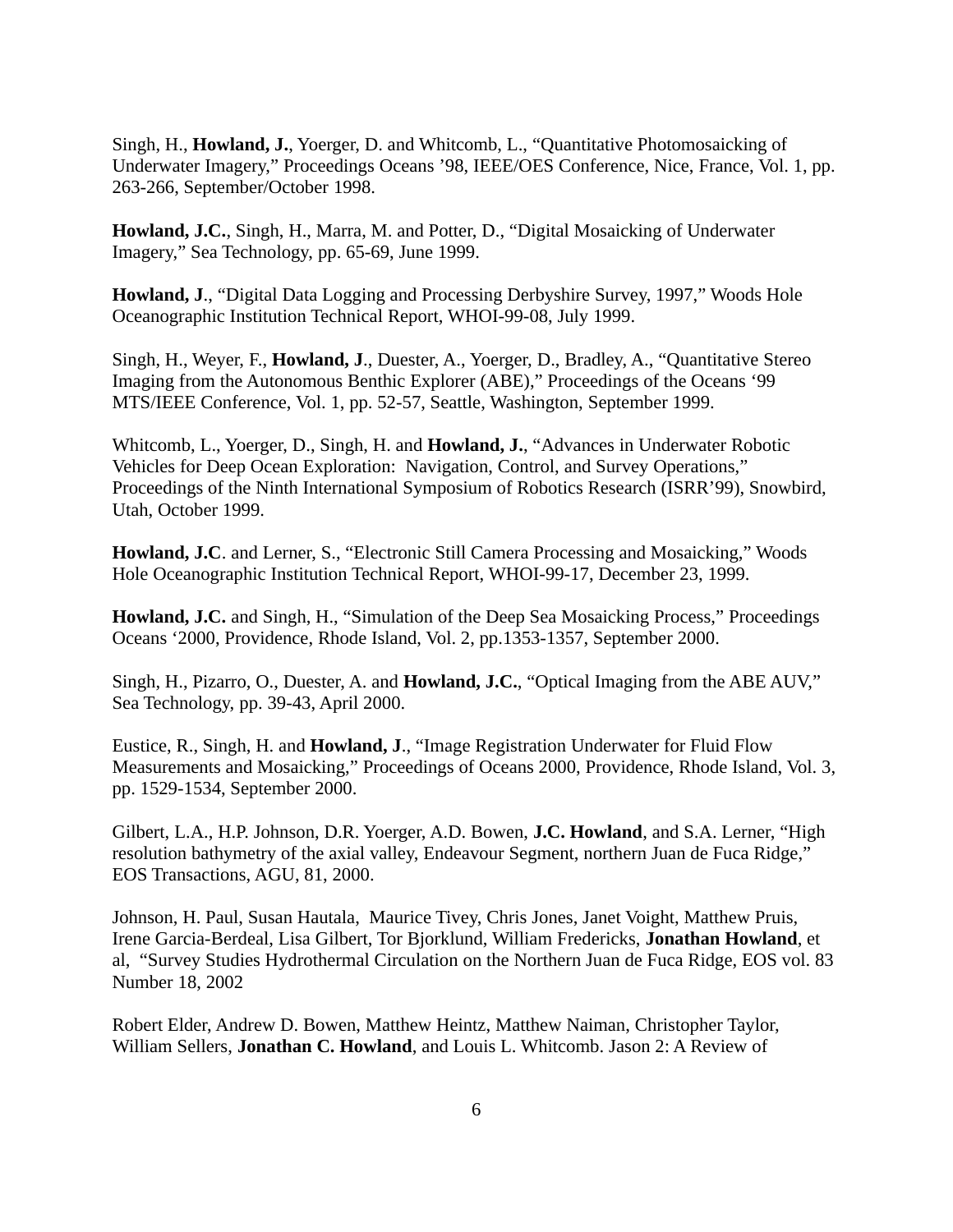Capabilities. In EOS Transactions of the American Geophysical Union 2003 Fall Meeting Supplement, 84(46) Abstract OS32A-0226, San Francisco, December 2003.

**Howland, J**. and Stephen Gegg, "Analyses of the F/V Gaul Data", WHOI Technical Memorandum WHOI – 2003-001

D.A. Mindell, H. Singh, D. Yoerger, L. Whitcomb, **J. Howland**, "Precision mapping and imaging of underwater sites at Skerki Bank using Robotic vehicles," in A.M. McCann and J.P. Oleson, eds., Deep-water Shipwrecks off Skerki Bank: the 1997 Survey, Journal of Roman Archaeology, Suppl. Series, pp 25-30, no 58, 2004.

Gallager, S., S. Tiwari, H. Singh, **J. Howland**, N. Vine, R. Taylor, and P. Rago. 2005. "High Resolution Underwater Imaging for Characterization of Habitat." In Special Session on Using Video Technology for Fisheries Applications, American Fisheries Society, 135th Annual Meeting, Anchorage, AK, September 2005.

Gallager, SM, H Singh, S Tiwari, **J Howland**, P Rago, W Overholtz, R Taylor and N Vine. High resolution underwater imaging and image processing for identifying essential fish habitat. Report of the National Marine Fisheries Service Workshop on Underwater Video analysis. DA Somerton and CT Glendill (eds) NOAA Technical Memorandum NMFS-F/SPO-68. pp. 44-54., 2005

Richard Taylor, **Jonathan Howland**, Hanu Singh, Andrew Girard, Paul Rago, Dvora Hart, Sanjay Tiwari, Scott Gallager, "High Resolution Underwater Imaging and Image Processing for Characterizing Essential Fish Habitat", presented at ASLO, February, 2006

**Howland, J.**; Gallager, S.; Singh, H.; Girard, A.; Abrams, L.; Griner, C.; Taylor, R.; Vine, N., "Development of a Towed Survey System for Deployment by the Fishing Industry," OCEANS 2006 , Sept. 2006. doi: 10.1109/OCEANS.2006.307098.

**Howland, J**.; Farr, N.; Singh, H., "Field Tests of a New Camera/LED Strobe System" OCEANS 2006 , Sept. 2006. doi: 10.1109/OCEANS.2006.307142.

J.C. Kinsey, L.L. Whitcomb, D.R. Yoerger, **J.C. Howland**, V.L. Ferrini, and Ø. Hegrenæs. New navigation post-processing tools for oceanographic submersibles. In Eos Trans. AGU, 87(52), Fall Meet. Suppl., 2006. Abstract OS33A-1678.

Bowen, A., Yoerger, D., Taylor, C., McCabe, R., **Howland, J.**, Gomez-Ibanez, D., Kinsey, J., Heintz, M., McDonald, G., Peters, D., Fletcher, B., Young, C., Buescher, J., Whitcomb, L., Martin, S., Webster, S., Jakuba, M. (2008). The Nereus Hybrid Underwater Robotic Vehicle for Global Ocean Science Operations to 11,000 m Depth. In Proceedings of IEEE/MTS Oceans 2008, Quebec, September 15-18, 2008, pp. 1- 10.

Scott Gallager, York, A, **Howland, J**, Taylor, R, Vine, N, Prasad, L., Swaminagayan, S, mayer, L., Rzhanov, Y, Rosencranz, G, Hart, D., Rago, P., "Development of Advanced Technologies for Surveying Sea Scallops and Other Benthic Organisms", Joint Airborne LIDAR Bathymetry Technical Center of Expertise Coastal Mapping and Charting Workshop, 2008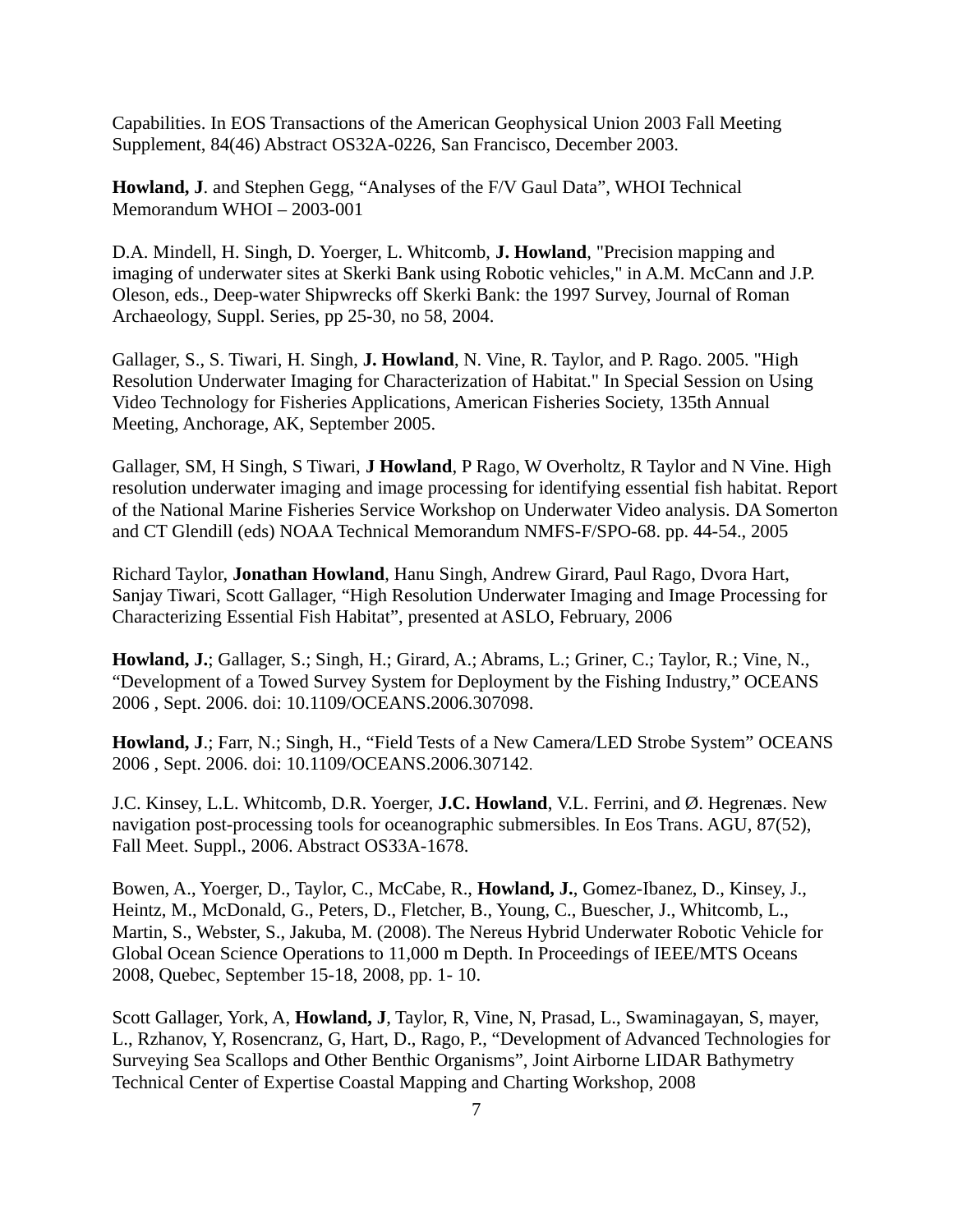Taylor R., NH Vine, AD York, S Lerner, D Hart, **J Howland**, L Prashad, L Mayer, and SM Gallager, "Evolution of a Benthic Imaging System from a Simple Towed Camera to an Automated Habitat Characterization System *"* presented at IEEE Oceans 2008.

A. Bowen, D. R. Yoerger, C. Taylor, R. McCabe, **J. Howland**, D. Gomez-Ibanez, J. C. Kinsey, M. Heintz, G. McDonald, D. B. Peters, B. Fletcher, C. Young, J. Buescher, L. L. Whitcomb, S. C. Martin, S. E. Webster, and M. V. Jakuba. "The Nereus hybrid underwater robotic vehicle" Underwater Technology: The International Journal of the Society for Underwater Technology, 28(3):79–89, 2009.

Bowen, A.D., D.R. Yoerger, C. Taylor, R. McCabe, **J. Howland**, D. Gomez-Ibanez, J.C. Kinsey, M. Heintz, G. McDonald, D.B. Peters, J. Bailey, E. Bors, T. Shank, L.L. Whitcomb, S.C. Martin, S.E. Webster, M.V. Jakuba, B. Fletcher, C. Young, J. Buescher, P. Fryer, S. Hulme, Field Trials of the Nereus Hybrid Underwater Robotic Vehicle in the Challenger Deep of the Mariana Trench, Proceedings Oceans 2009, IEEE/MTS, October 2009.

Louis L. Whitcomb, Michael V. Jakuba, James C. Kinsey, Stephen C. Martin, Sarah E. Webster, **Jonathan C. Howland,** Chris L. Taylor, Daniel Gomez-Ibanez, Dana R. Yoerger. "Navigation and Control of the Nereus Hybrid Underwater Vehicle for Global Ocean Science to 10,903 m Depth: Preliminary Results." Proceedings of the 2010 IEEE International Conference on Robotics and Automation. IEEE (2010).

Daniel Gómez-Ibáñez, C. L. Taylor, M. C. Heintz, **J. C. Howland**, D. R. Yoerger, A. D. Bowen,L. L. Whitcomb. "Energy Management for the Nereus Hybrid Underwater Vehicle," Proceedings of the 2010 MTS/IEEE Oceans Conference (2010), pp 1-9.

**Jonathan Howland,** Macfarlane, N, and Tyack, P., "Precise Positioning of Marine Mammals Using Stereo Photogrammetry," Proceedings of the 2012 MTS/IEEE Oceans Conference, 2012.

Nicholas Macfarlane, **Howland, J**, Hentsen, F, Verborgh, P., Gauffier, P., de Stephanis, R., Hutchinson, B., and Tyack, P., "Quantitative Estimates of Group Cohesion Using a Novel Stereophotogrammetric Geocoding System", 20th Biennial Conference on the Biology of Marine Mammals, 2013.

*Contribution: I was the technical lead in development of the system, and wrote all of the system descriptions and analytics other than those related to Marine Mammal behavior.*

L.L Whitcomb, M.V. Jakuba, C.R. German, A. D. Bowen, D.R Yoerger, J.C. Kinsey, L.A. Mayer, C.J. McFarland, S. Suman, J. Bailey, C. Judge, S. Elliot, D. Gomez-Ibanez, C.L. Taylor, C. Machado, **J.C. Howland**, C.L. Kaiser, M. Heintz, C. Pontbriand, L. O'Hara, G. McDonald, and A. Boetius. Preliminary Polar Sea Trials of Nereid-UI: A Remotely Operated Underwater Vehicle for Oceanographic Access Under Ice. Fall 2014 AGU Meeting

*Contribution: I developed the prototype pilot interface for this vehicle, and worked on the software architecture.*